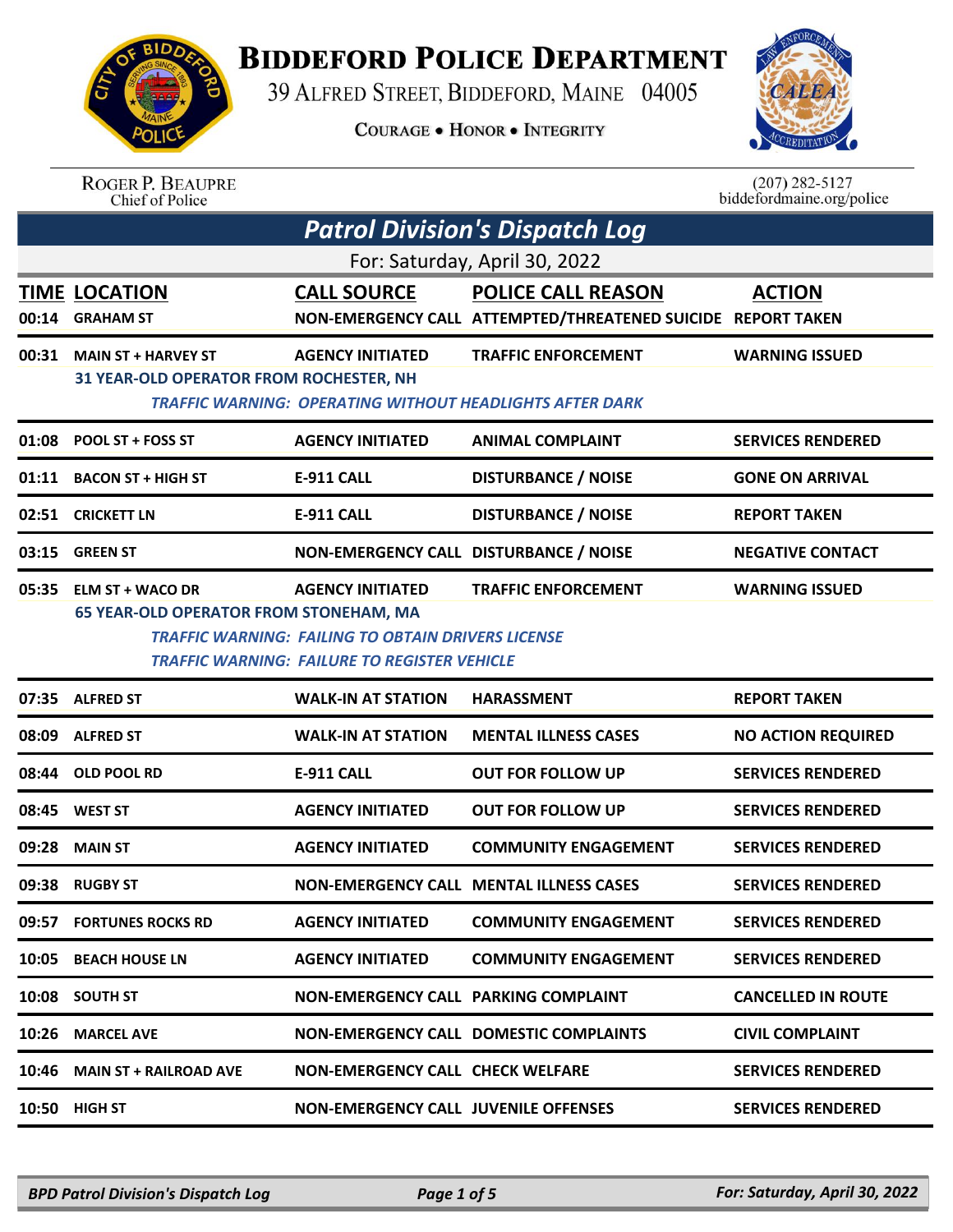| <b>TIME LOCATION</b> |
|----------------------|
|                      |

**TIME LOCATION CALL SOURCE POLICE CALL REASON ACTION**

**11:00 MAINE TPKE E-911 CALL BOLO WARNING ISSUED**

**34 YEAR-OLD OPERATOR FROM SACO, ME**

 *TRAFFIC WARNING: CHILD <80LBS, < 57" & < 8 YOA NOT SECURED IN BELT POSITIONING SEAT TRAFFIC WARNING: OPERATE VEHICLE W/O VALID INSPECTION CERTIFICATE* 

|       | 11:21 ALFRED ST                                                          | NON-EMERGENCY CALL ILLEGAL DUMPING                                               |                                                                                                      | <b>REFERRED OTHER AGENCY</b> |
|-------|--------------------------------------------------------------------------|----------------------------------------------------------------------------------|------------------------------------------------------------------------------------------------------|------------------------------|
|       | 11:47 HIGH ST                                                            | <b>WALK-IN AT STATION</b>                                                        | <b>ESCORTS / RELAYS</b>                                                                              | <b>CIVIL COMPLAINT</b>       |
|       | 12:02 LACONIA ST                                                         | <b>NON-EMERGENCY CALL SUSPICION</b>                                              |                                                                                                      | <b>SERVICES RENDERED</b>     |
|       | 12:45 POOL ST                                                            | <b>AGENCY INITIATED</b>                                                          | <b>ANIMAL COMPLAINT</b>                                                                              | <b>SERVICES RENDERED</b>     |
|       | 12:47 ALFRED ST                                                          | <b>AGENCY INITIATED</b>                                                          | <b>OUT FOR FOLLOW UP</b>                                                                             | <b>SERVICES RENDERED</b>     |
|       | 13:22 PROSPECT ST + HILLSIDE AVE                                         | NON-EMERGENCY CALL PARKING COMPLAINT                                             |                                                                                                      | <b>SERVICES RENDERED</b>     |
|       | 14:05 HILL ST                                                            | <b>RADIO</b>                                                                     | <b>SUSPICION</b>                                                                                     | <b>SERVICES RENDERED</b>     |
|       | 14:13 POOL ST                                                            | <b>AGENCY INITIATED</b>                                                          | <b>ANIMAL COMPLAINT</b>                                                                              | <b>SERVICES RENDERED</b>     |
|       | 14:24 LACONIA ST                                                         | <b>E-911 CALL</b>                                                                | <b>JUVENILE OFFENSES</b>                                                                             | <b>GONE ON ARRIVAL</b>       |
|       | 14:25 DECARY RD                                                          | <b>AGENCY INITIATED</b>                                                          | <b>ANIMAL COMPLAINT</b>                                                                              | <b>NEGATIVE CONTACT</b>      |
|       | 14:33 POOL ST                                                            | <b>AGENCY INITIATED</b>                                                          | <b>ANIMAL COMPLAINT</b>                                                                              | <b>SERVICES RENDERED</b>     |
| 14:35 | <b>MAIN ST</b>                                                           | <b>NON-EMERGENCY CALL JUVENILE OFFENSES</b>                                      |                                                                                                      | <b>NEGATIVE CONTACT</b>      |
|       | 14:41 POOL ST                                                            | <b>AGENCY INITIATED</b>                                                          | <b>ANIMAL COMPLAINT</b>                                                                              | <b>SERVICES RENDERED</b>     |
|       | 14:46 POOL ST                                                            | <b>AGENCY INITIATED</b>                                                          | <b>ANIMAL COMPLAINT</b>                                                                              | <b>SERVICES RENDERED</b>     |
|       | 14:51 SOUTH ST                                                           | NON-EMERGENCY CALL CHECK WELFARE                                                 |                                                                                                      | <b>GONE ON ARRIVAL</b>       |
| 14:54 | <b>SOKOKIS RD</b>                                                        | <b>AGENCY INITIATED</b>                                                          | <b>ANIMAL COMPLAINT</b>                                                                              | <b>SERVICES RENDERED</b>     |
| 14:59 | <b>TWIN ISLAND DR</b>                                                    | <b>AGENCY INITIATED</b>                                                          | <b>ANIMAL COMPLAINT</b>                                                                              | <b>SERVICES RENDERED</b>     |
| 15:09 | <b>ALFRED ST + MYRTLE ST</b><br>35 YEAR-OLD OPERATOR FROM ARUNDEL, ME    | <b>AGENCY INITIATED</b><br><b>TRAFFIC WARNING: SPEEDING 10-14 MPH OVER LIMIT</b> | <b>TRAFFIC ENFORCEMENT</b>                                                                           | <b>WARNING ISSUED</b>        |
|       | 15:10 SOKOKIS RD                                                         | <b>AGENCY INITIATED</b>                                                          | <b>ANIMAL COMPLAINT</b>                                                                              | <b>SERVICES RENDERED</b>     |
| 15:17 | <b>INDEBT DR</b>                                                         | <b>AGENCY INITIATED</b>                                                          | <b>ANIMAL COMPLAINT</b>                                                                              | <b>SERVICES RENDERED</b>     |
| 15:17 | <b>ALEXANDER DR</b>                                                      | NON-EMERGENCY CALL FRAUD / SCAM                                                  |                                                                                                      | <b>REPORT TAKEN</b>          |
| 15:18 | <b>POOL ST + PARKSIDE DR</b><br>22 YEAR-OLD OPERATOR FROM MANCHESTER, NH | <b>AGENCY INITIATED</b><br><b>TRAFFIC WARNING: SPEEDING 1-9 MPH OVER LIMIT</b>   | <b>TRAFFIC ENFORCEMENT</b><br><b>TRAFFIC WARNING: OPERATING VEHICLE WITH INADEQUATE BRAKE LIGHTS</b> | <b>WARNING ISSUED</b>        |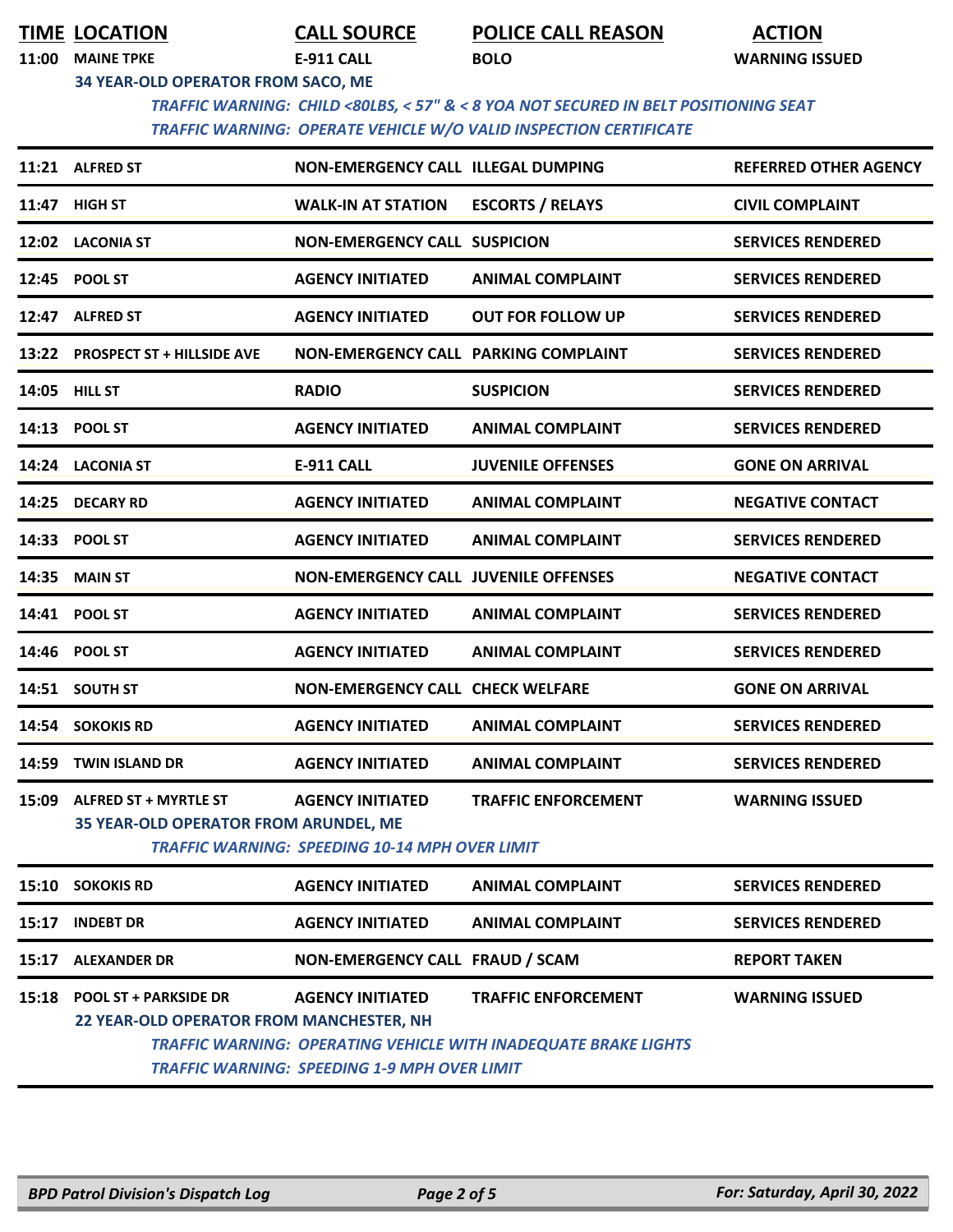| 15:26 | <b>TIME LOCATION</b><br><b>DECARY RD</b>                                          | <b>CALL SOURCE</b><br><b>AGENCY INITIATED</b>                                    | <b>POLICE CALL REASON</b><br><b>TRAFFIC ENFORCEMENT</b>                                                                                                                | <b>ACTION</b><br><b>WARNING ISSUED</b> |
|-------|-----------------------------------------------------------------------------------|----------------------------------------------------------------------------------|------------------------------------------------------------------------------------------------------------------------------------------------------------------------|----------------------------------------|
|       | 22 YEAR-OLD OPERATOR FROM EDISON, NJ                                              | <b>TRAFFIC WARNING: FAILURE TO REGISTER VEHICLE</b>                              | <b>TRAFFIC WARNING: OPERATING VEHICLE WITH INADEQUATE BRAKE LIGHTS</b><br><b>TRAFFIC WARNING: SPEEDING 10 TO 14 OVER LIMIT IN SCHOOL ZONE</b>                          |                                        |
|       | 15:28 GEORGE ST                                                                   | NON-EMERGENCY CALL OUT FOR FOLLOW UP                                             |                                                                                                                                                                        | <b>SERVICES RENDERED</b>               |
| 15:39 | <b>ALFRED ST</b>                                                                  | <b>WALK-IN AT STATION</b>                                                        | <b>MENTAL ILLNESS CASES</b>                                                                                                                                            | <b>SERVICES RENDERED</b>               |
|       | 15:40 POOL ST + HILLS BEACH RD<br>20 YEAR-OLD OPERATOR FROM FEEDING HILLS, MA     | <b>AGENCY INITIATED</b><br><b>TRAFFIC WARNING: SPEEDING 10-14 MPH OVER LIMIT</b> | <b>TRAFFIC ENFORCEMENT</b>                                                                                                                                             | <b>WARNING ISSUED</b>                  |
|       | 15:41 ELM ST                                                                      | <b>NON-EMERGENCY CALL SUSPICION</b>                                              |                                                                                                                                                                        | <b>NEGATIVE CONTACT</b>                |
|       | 15:42 ELM ST                                                                      | NON-EMERGENCY CALL TRESPASSING                                                   |                                                                                                                                                                        | <b>SERVICES RENDERED</b>               |
|       | 15:46 POOL ST + HILLS BEACH RD<br>28 YEAR-OLD OPERATOR FROM BIDDEFORD, ME         | <b>AGENCY INITIATED</b><br><b>TRAFFIC WARNING: SPEEDING 15-19 MPH OVER LIMIT</b> | <b>TRAFFIC ENFORCEMENT</b>                                                                                                                                             | <b>WARNING ISSUED</b>                  |
|       | 15:54 ELM ST<br><b>41 YEAR-OLD OPERATOR FROM ARUNDEL, ME</b>                      | <b>AGENCY INITIATED</b><br><b>TRAFFIC WARNING: SPEEDING 10-14 MPH OVER LIMIT</b> | <b>TRAFFIC ENFORCEMENT</b><br><b>TRAFFIC WARNING: FAILING TO PRODUCE EVIDENCE OF VEHICLE INSURANCE</b>                                                                 | <b>WARNING ISSUED</b>                  |
| 16:06 | <b>PROSPECT ST + BIRCH ST</b><br>54 YEAR-OLD OPERATOR FROM BIDDEFORD, ME          | <b>AGENCY INITIATED</b>                                                          | <b>TRAFFIC ENFORCEMENT</b><br>TRAFFIC WARNING: OPERATE VEHICLE W/O VALID INSPECTION CERTIFICATE                                                                        | <b>WARNING ISSUED</b>                  |
|       | 16:12 ALFRED ST                                                                   |                                                                                  | NON-EMERGENCY CALL VEHICLE CRASH - POLICE ONLY                                                                                                                         | <b>STATE FORM TAKEN</b>                |
|       | 16:14 SOUTH ST<br><b>49 YEAR-OLD OPERATOR FROM SHAPLEIGH, ME</b>                  | <b>AGENCY INITIATED</b><br><b>TRAFFIC WARNING: SPEEDING 10-14 MPH OVER LIMIT</b> | <b>TRAFFIC ENFORCEMENT</b>                                                                                                                                             | <b>WARNING ISSUED</b>                  |
|       | 16:21 MAY ST + LESSARD AVE<br>27 YEAR-OLD OPERATOR FROM BIDDEFORD, ME             | <b>AGENCY INITIATED</b><br><b>TRAFFIC WARNING: SPEEDING 1-9 MPH OVER LIMIT</b>   | <b>TRAFFIC ENFORCEMENT</b>                                                                                                                                             | <b>WARNING ISSUED</b>                  |
|       | 16:28 POMERLEAU ST                                                                | NON-EMERGENCY CALL DISTURBANCE / NOISE                                           |                                                                                                                                                                        | <b>SERVICES RENDERED</b>               |
| 16:29 | <b>SOUTH ST + SOUTHVIEW DR</b><br>29 YEAR-OLD OPERATOR FROM OLD ORCHARD BEACH, ME | <b>AGENCY INITIATED</b>                                                          | <b>TRAFFIC ENFORCEMENT</b><br>TRAFFIC WARNING: FAILING TO NOTIFY STATE OF NAME AND ADDRESS CHANGE<br>TRAFFIC WARNING: OPERATE VEHICLE W/O VALID INSPECTION CERTIFICATE | <b>WARNING ISSUED</b>                  |
| 16:30 | <b>CHADWICK PL</b>                                                                | <b>NON-EMERGENCY CALL SUSPICION</b>                                              |                                                                                                                                                                        | <b>NO VIOLATION</b>                    |
|       | 16:43 OAK RIDGE RD                                                                | <b>NON-EMERGENCY CALL BOLO</b>                                                   |                                                                                                                                                                        | <b>GONE ON ARRIVAL</b>                 |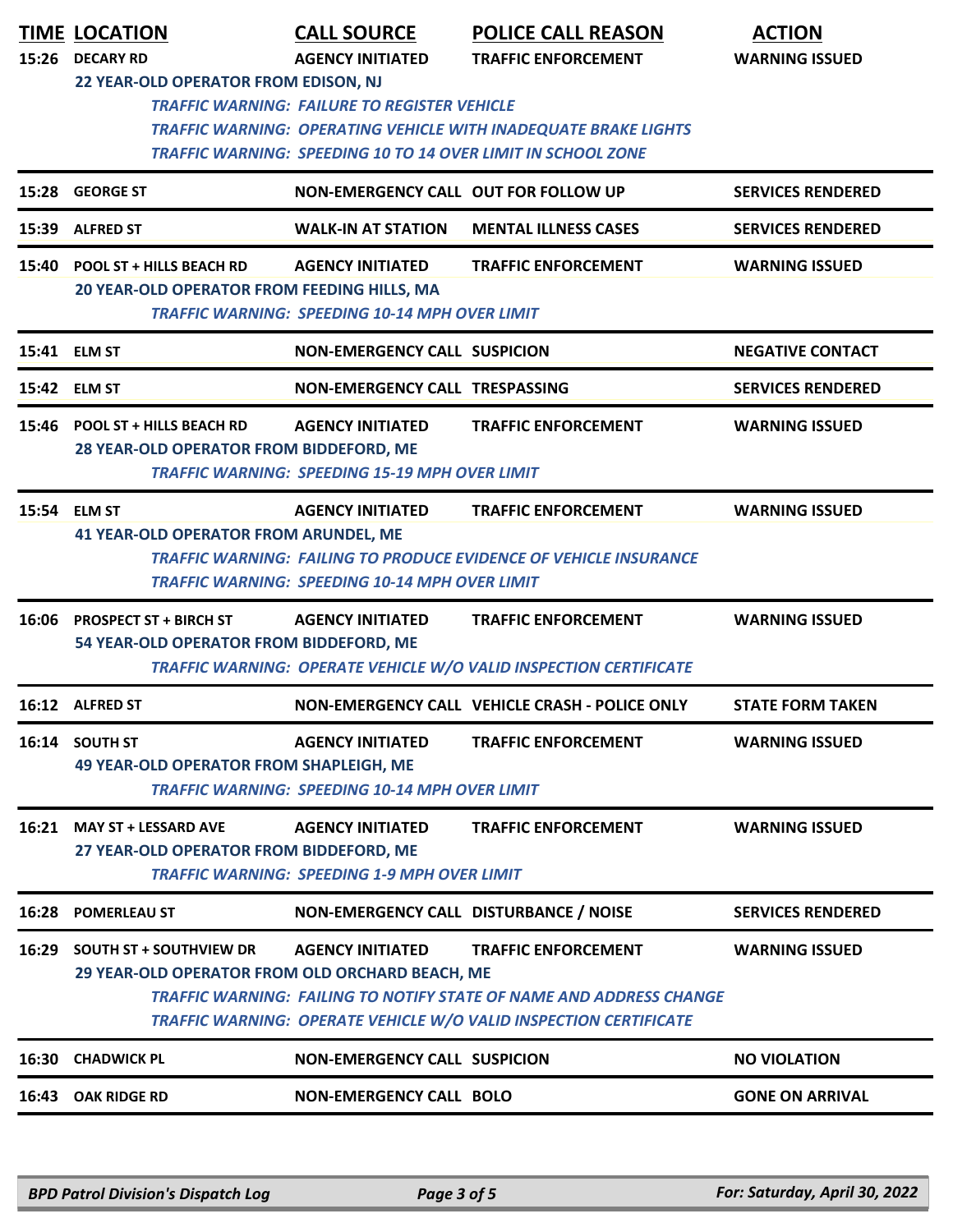|       | <b>TIME LOCATION</b><br>17:02 MAIN ST<br>21 YEAR-OLD OPERATOR FROM BIDDEFORD, ME | <b>CALL SOURCE</b><br><b>AGENCY INITIATED</b>                                    | <b>POLICE CALL REASON</b><br><b>TRAFFIC ENFORCEMENT</b>                                         | <b>ACTION</b><br><b>WARNING ISSUED</b> |
|-------|----------------------------------------------------------------------------------|----------------------------------------------------------------------------------|-------------------------------------------------------------------------------------------------|----------------------------------------|
|       |                                                                                  | <b>TRAFFIC WARNING: FAILING TO STOP AT STOP SIGN</b>                             |                                                                                                 |                                        |
| 17:04 | <b>MIDDLE ST + POOL ST</b>                                                       | NON-EMERGENCY CALL PARKING COMPLAINT                                             |                                                                                                 | <b>SERVICES RENDERED</b>               |
|       | 17:13 ALFRED ST + SUMMER ST<br>53 YEAR-OLD OPERATOR FROM BIDDEFORD, ME           | <b>AGENCY INITIATED</b>                                                          | <b>TRAFFIC ENFORCEMENT</b><br>TRAFFIC WARNING: OPERATE VEHICLE W/O VALID INSPECTION CERTIFICATE | <b>WARNING ISSUED</b>                  |
|       | 17:24 ACORN ST                                                                   | <b>E-911 CALL</b>                                                                | <b>CIVIL COMPLAINT</b>                                                                          | <b>SERVICES RENDERED</b>               |
|       | 17:31 MAY ST                                                                     | <b>AGENCY INITIATED</b>                                                          | <b>COMMUNITY ENGAGEMENT</b>                                                                     | <b>SERVICES RENDERED</b>               |
|       | 17:32 SOUTH ST + CHICOPEE LN<br>21 YEAR-OLD OPERATOR FROM BIDDEFORD, ME          | <b>AGENCY INITIATED</b><br><b>TRAFFIC WARNING: SPEEDING 10-14 MPH OVER LIMIT</b> | <b>TRAFFIC ENFORCEMENT</b>                                                                      | <b>WARNING ISSUED</b>                  |
| 17:39 | <b>SOUTH ST</b><br><b>65 YEAR-OLD OPERATOR FROM SACO, ME</b>                     | <b>AGENCY INITIATED</b><br><b>TRAFFIC WARNING: SPEEDING 10-14 MPH OVER LIMIT</b> | <b>TRAFFIC ENFORCEMENT</b>                                                                      | <b>WARNING ISSUED</b>                  |
|       | 17:41 FOSS ST                                                                    | <b>E-911 CALL</b>                                                                | <b>DISTURBANCE / NOISE</b>                                                                      | <b>SERVICES RENDERED</b>               |
|       | 17:44 SOUTH ST + CHICOPEE LN<br>45 YEAR-OLD OPERATOR FROM OLD ORCHARD BEACH, ME  | <b>AGENCY INITIATED</b><br><b>TRAFFIC WARNING: SPEEDING 10-14 MPH OVER LIMIT</b> | <b>TRAFFIC ENFORCEMENT</b>                                                                      | <b>WARNING ISSUED</b>                  |
| 17:50 | <b>DEARBORN AVE + SOUTH ST</b><br>33 YEAR-OLD OPERATOR FROM BIDDEFORD, ME        | <b>AGENCY INITIATED</b><br><b>TRAFFIC WARNING: SPEEDING 10-14 MPH OVER LIMIT</b> | <b>TRAFFIC ENFORCEMENT</b>                                                                      | <b>WARNING ISSUED</b>                  |
|       | 17:58 MAIN ST + WESTERN AVE<br><b>66 YEAR-OLD OPERATOR FROM BIDDEFORD, ME</b>    | <b>AGENCY INITIATED</b>                                                          | <b>TRAFFIC ENFORCEMENT</b><br>TRAFFIC WARNING: OPERATE VEHICLE W/O VALID INSPECTION CERTIFICATE | <b>WARNING ISSUED</b>                  |
|       | 18:04 PRECOURT ST + BAKERS WAY                                                   | <b>E-911 CALL</b>                                                                | <b>VEHICLE CRASH - HIGH MECHANISM REPORT TAKEN</b>                                              |                                        |
| 18:07 | <b>NEWTOWN RD</b>                                                                | NON-EMERGENCY CALL DISTURBANCE / NOISE                                           |                                                                                                 | <b>WARNING ISSUED</b>                  |
|       | <b>18:13 PIKE ST</b>                                                             | E-911 CALL                                                                       | <b>MISSING PERSON</b>                                                                           | <b>SERVICES RENDERED</b>               |
|       | 18:14 PIERSONS LN                                                                | <b>NON-EMERGENCY CALL CHECK WELFARE</b>                                          |                                                                                                 | <b>NEGATIVE CONTACT</b>                |
|       | <b>19:03 PIKE ST</b>                                                             | <b>NON-EMERGENCY CALL ALL OTHER</b>                                              |                                                                                                 | <b>SERVICES RENDERED</b>               |
|       | 19:13 ALFRED ST                                                                  |                                                                                  | NON-EMERGENCY CALL ARTICLES LOST/FOUND                                                          | <b>REPORT TAKEN</b>                    |
|       | 19:23 ELM ST                                                                     | <b>NON-EMERGENCY CALL ALARM - POLICE</b>                                         |                                                                                                 | <b>BUILDING CHECK/SECURE</b>           |
|       | <b>19:43 HILL ST</b>                                                             | <b>E-911 CALL</b>                                                                | <b>BOLO</b>                                                                                     | <b>REPORT TAKEN</b>                    |
| 19:45 | <b>MAIN ST</b>                                                                   | NON-EMERGENCY CALL CIVIL COMPLAINT                                               |                                                                                                 | <b>SERVICES RENDERED</b>               |
| 20:12 | <b>HIGH ST</b>                                                                   | <b>E-911 CALL</b>                                                                | <b>DOMESTIC COMPLAINTS</b>                                                                      | <b>SERVICES RENDERED</b>               |

*BPD Patrol Division's Dispatch Log Page 4 of 5 For: Saturday, April 30, 2022*